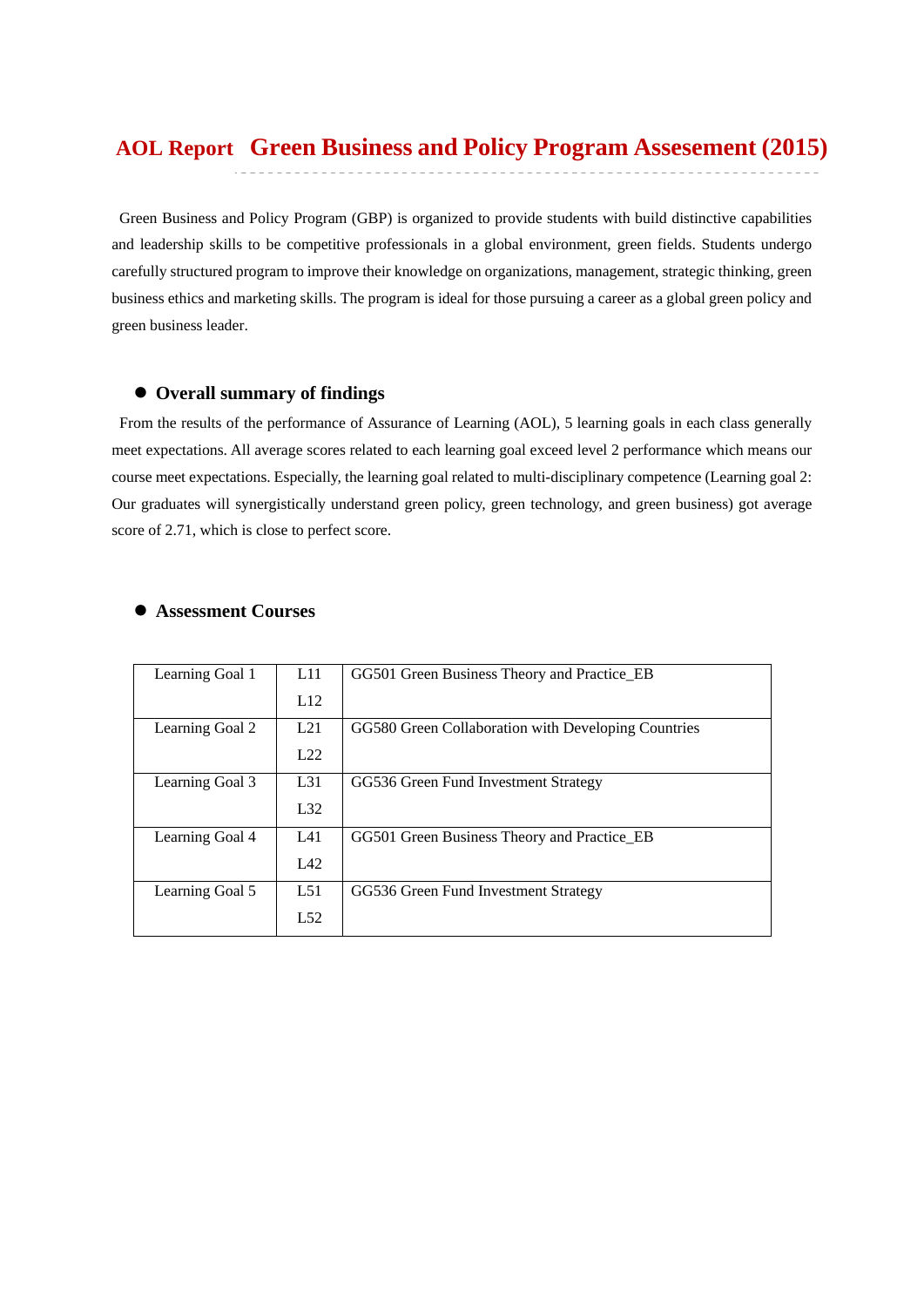# **Overview of Assessment**

#### **GGP Assessment: Learning Goal 1**

**Learning Goal1 (Consciousness on Energy Shortage & Climate Change Issues)** 

**: Our graduates will understand the criticality of energy shortage and climate change problems both in macro and micro perspectives.** 

| <b>Learning Objective</b>                                                                                                                                                                                                         | <b>Sample</b>       | <b>Methods</b>                                                         |
|-----------------------------------------------------------------------------------------------------------------------------------------------------------------------------------------------------------------------------------|---------------------|------------------------------------------------------------------------|
| Our students will understand the criticality Students enrolled in<br>(L11)<br>of energy shortage in micro and macro perspectives.<br>(L12) Our students will understand climate change<br>issues in micro and macro perspectives. | $GG501$ EB $(N=11)$ | - (L11) course-embedded<br>survey<br>- (L12) course-embedded<br>survey |

#### Findings

- The average score exceeded level 2 performance (Meet Expectations) using the course embedded survey, L11 and L12 in the GG501\_EB course.

- Most students understand the issues of energy shortage and climate change.

\* 1 (Fails to Meet Expectations) 2 (Meets Expectations) 3 (Exceed Expectation)

#### **GGP Assessment: Learning Goal 2**

#### **Learning Goal2 (Multi-disciplinary competence)**

**: Our graduates will synergistically understand green policy, green technology, and green business.** 

| <b>Learning Objective</b>                                                                                                                                                                                           | <b>Sample</b>                        | <b>Methods</b>                                                         |
|---------------------------------------------------------------------------------------------------------------------------------------------------------------------------------------------------------------------|--------------------------------------|------------------------------------------------------------------------|
| (L21) Our students will be able to strategically<br>analyze business cases and will demonstrate the<br>ability of sound business judgement.<br>Our students will synthesize different<br>(L22)<br>discipline areas. | Students enrolled in<br>$GG580(N=7)$ | - (L21) course-embedded<br>survey<br>- (L22) course-embedded<br>survey |

#### Findings

- The average score exceeded level 2 performance (Meet Expectations) using the course embedded survey, L21 and L12 in the GG580 course.

- Most students in GG580 course are able to strategically analyze business cases and synthesize different discipline areas.

\* 1 (Fails to Meet Expectations) 2 (Meets Expectations) 3 (Exceed Expectation)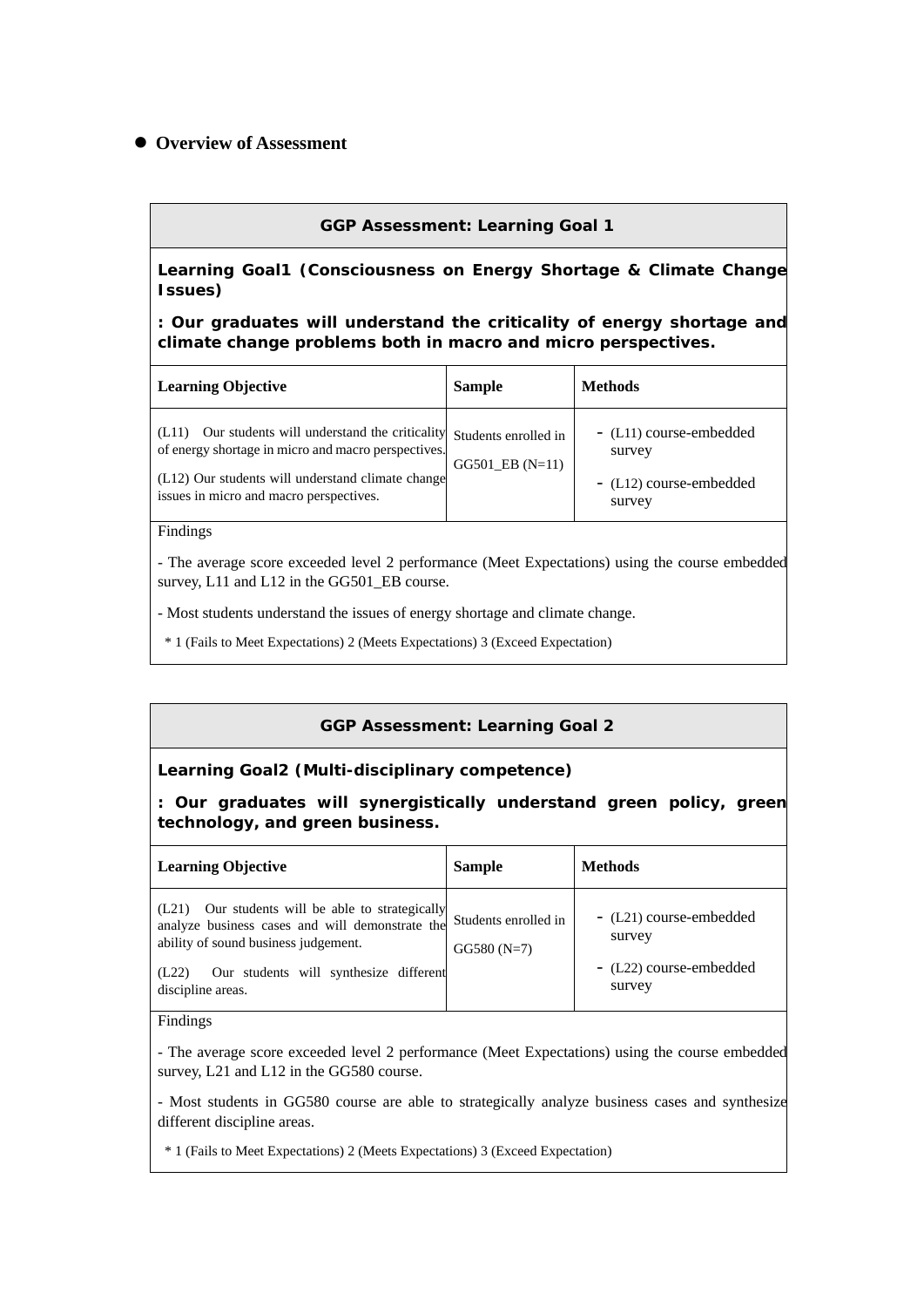# **GGP Assessment: Learning Goal 3**

### **Learning Goal3 (Project Consulting Performance)**

# **: Our graduates will be able to propose green projects and conduct the projects effectively.**

| <b>Learning Objective</b>                                                                                                                                                                     | <b>Sample</b> | <b>Methods</b>                                                         |
|-----------------------------------------------------------------------------------------------------------------------------------------------------------------------------------------------|---------------|------------------------------------------------------------------------|
| Our students will produce professional Students enrolled in<br>(L31)<br>business documents.<br>Our students will deliver effect presentation<br>(L32)<br>accompanied with proper supplements. | $GG536(N=16)$ | - (L31) course-embedded<br>survey<br>- (L32) course-embedded<br>survey |

#### Findings

- The average score exceeded level 2 performance (Meet Expectations) using the course embedded survey, L31 and L32 in the GG536 course.

- Most students in GG536 course are able to produce professional business documents and deliver effect presentation accompanied with proper supplements.

\* 1 (Fails to Meet Expectations) 2 (Meets Expectations) 3 (Exceed Expectation)

# **GGP Assessment: Learning Goal 4**

#### **Learning Goal4 (Global Communication)**

**: Our graduates will be able to effective communicate in English for international projects.** 

| <b>Learning Objective</b>                                                                                                                                                                                                                                           | <b>Sample</b>       | <b>Methods</b>                                                         |
|---------------------------------------------------------------------------------------------------------------------------------------------------------------------------------------------------------------------------------------------------------------------|---------------------|------------------------------------------------------------------------|
| Our students will understand global<br>(L41)<br>business issues and relate current issues to emerging Students enrolled in<br>business opportunities<br>Our students will have command of<br>(L42)<br>business English or other language of major global<br>market. | $GG501$ EB $(N=11)$ | - (L41) course-embedded<br>survey<br>- (L42) course-embedded<br>survey |

### Findings

- The average score exceeded level 2 performance (Meet Expectations) using the course embedded survey, L41 and L42 in the GG501\_EB course.

- Most GGP students understand global business issues and relate current issues in emerging business opportunities.

- OPI(Oral Proficiency Interview in English) level test is mandatory for all GGP students. The OPI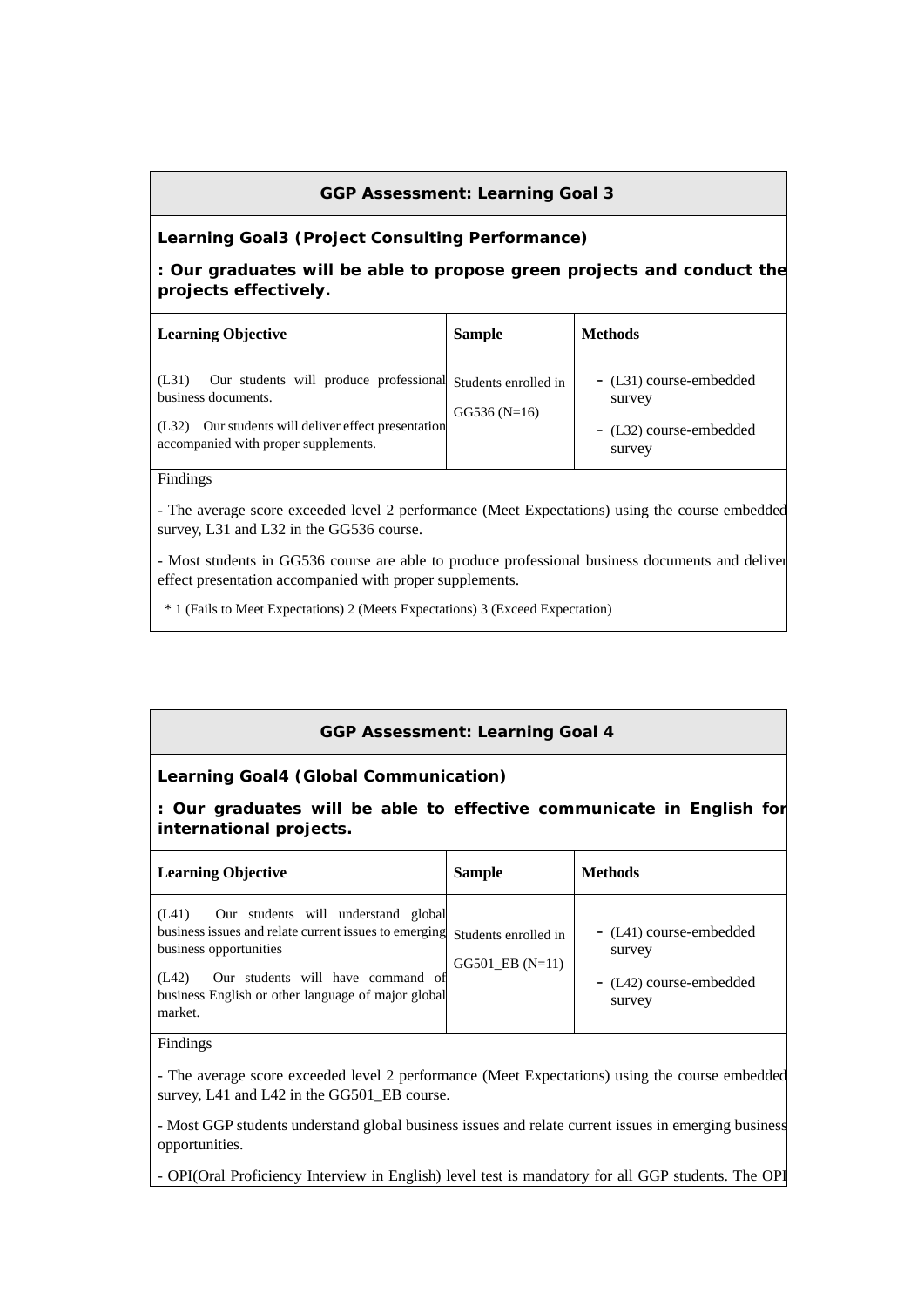level ranges from 1 to 10. Students with level 1 to 9 are required to complete two English Business Communication courses. This requirement is waived for students who obtain Level 10 in the OPI test.

\* 1 (Fails to Meet Expectations) 2 (Meets Expectations) 3 (Exceed Expectation)

### **GGP Assessment: Learning Goal 5**

#### **Learning Goal5 (Leadership and Teamwork)**

**: Our graduates will have the capability and attitude of team building and lead a team task successfully.** 

| <b>Learning Objective</b>                                                                                                                                                | <b>Sample</b>                         | <b>Methods</b>                                                         |
|--------------------------------------------------------------------------------------------------------------------------------------------------------------------------|---------------------------------------|------------------------------------------------------------------------|
| Our students will have high-performance<br>(L51)<br>leadership skill.<br>Our students will know how to build a team<br>(L52)<br>successfully in competitive environment. | Students enrolled in<br>$GG536(N=16)$ | - (L51) course-embedded<br>survey<br>- (L52) course-embedded<br>survey |

## Findings

- The average score exceeded level 2 performance (Meet Expectations) using the course embedded survey, L51 and L52 in the GG536 course.

- Most students in GG536 display high-performance in leadership skill and know how to build a team successfully. Most GGP students have powerful leadership and team building ability.

\* 1 (Fails to Meet Expectations) 2 (Meets Expectations) 3 (Exceed Expectation)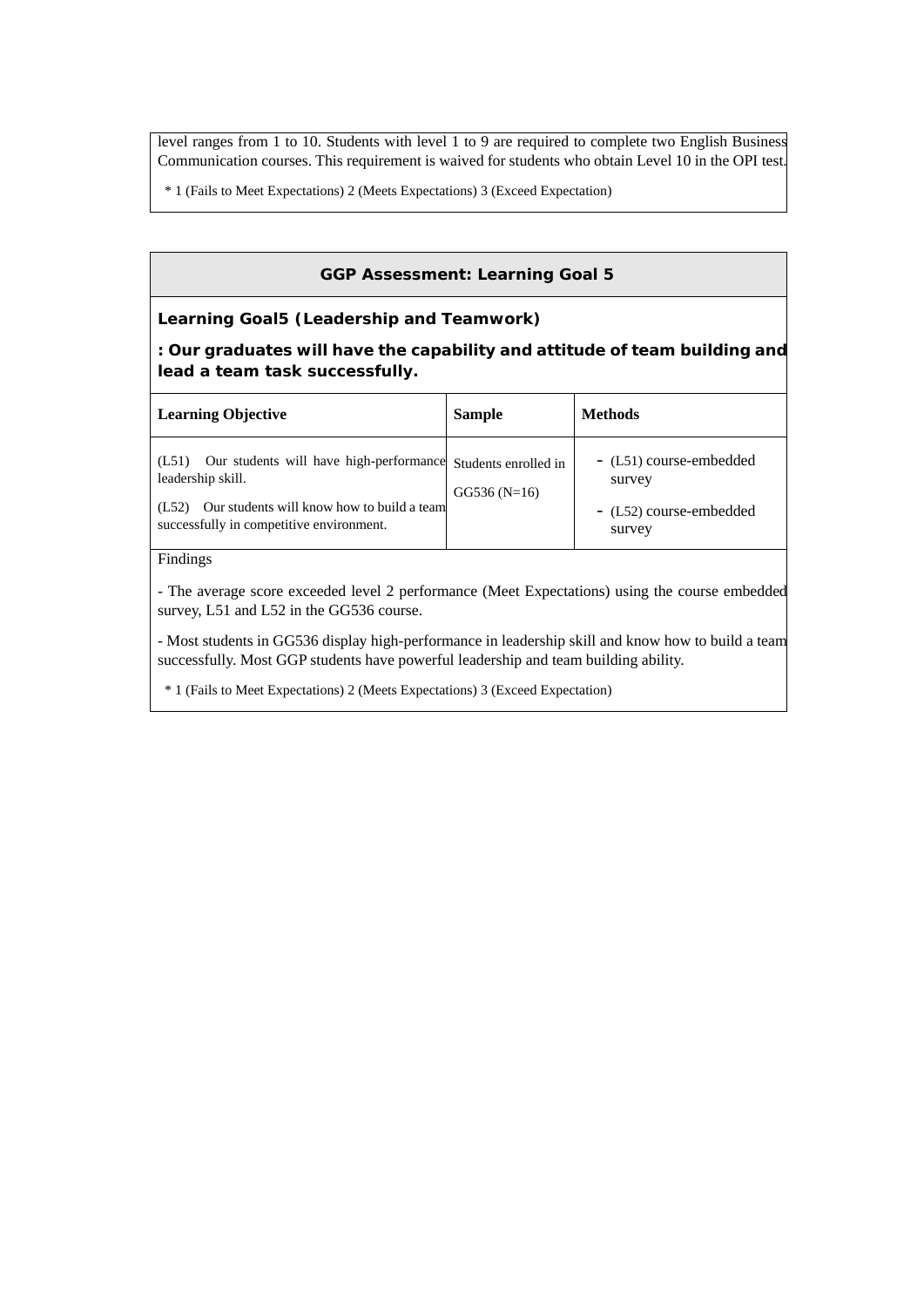# **Data Analysis and Results**

| Assessment Learning Goal 1(L1): GG501_EB |                  |                  |  |
|------------------------------------------|------------------|------------------|--|
| - Using course-embedded survey           |                  |                  |  |
| <b>Student</b>                           | L1               |                  |  |
| number                                   | L11(Trait)       | L12(Trait)       |  |
| 1                                        | 3                | 3                |  |
| $\boldsymbol{2}$                         | $\mathbf{2}$     | $\overline{2}$   |  |
| 3                                        | $\overline{2}$   | $\boldsymbol{2}$ |  |
| $\overline{\mathbf{4}}$                  | $\overline{2}$   | $\overline{2}$   |  |
| 5                                        | $\boldsymbol{2}$ | $\boldsymbol{2}$ |  |
| 6                                        | 3                | 3                |  |
| 7                                        | 3                | 3                |  |
| 8                                        | 3                | 3                |  |
| $\boldsymbol{9}$                         | $\mathbf{2}$     | 3                |  |
| 10                                       | 3                | 3                |  |
| 11                                       | 3                | $\mathbf{3}$     |  |
| 3 point total                            | 6                | 7                |  |
| 2 point total                            | 5                | 4                |  |
| 1 point total                            | $\boldsymbol{0}$ | $\bf{0}$         |  |
| average                                  | 2.55             | 2.64             |  |

\* Criteria: 1 (Fails to Meet Expectations) 2 (Meets Expectations) 3 (Exceeds Expectations)

| <b>Assessment Learning Goal 2(L2): GG580</b> |                                |            |  |  |
|----------------------------------------------|--------------------------------|------------|--|--|
|                                              | - Using course-embedded survey |            |  |  |
| <b>Student</b>                               | L2                             |            |  |  |
| number                                       | L21(Trait)                     | L22(Trait) |  |  |
|                                              | າ                              |            |  |  |
| $\mathbf{2}$                                 | 3                              | 3          |  |  |
| 3                                            | $\gamma$                       | 2          |  |  |
|                                              | 3                              |            |  |  |
|                                              | 3                              |            |  |  |
| 6                                            | 3                              |            |  |  |
|                                              |                                |            |  |  |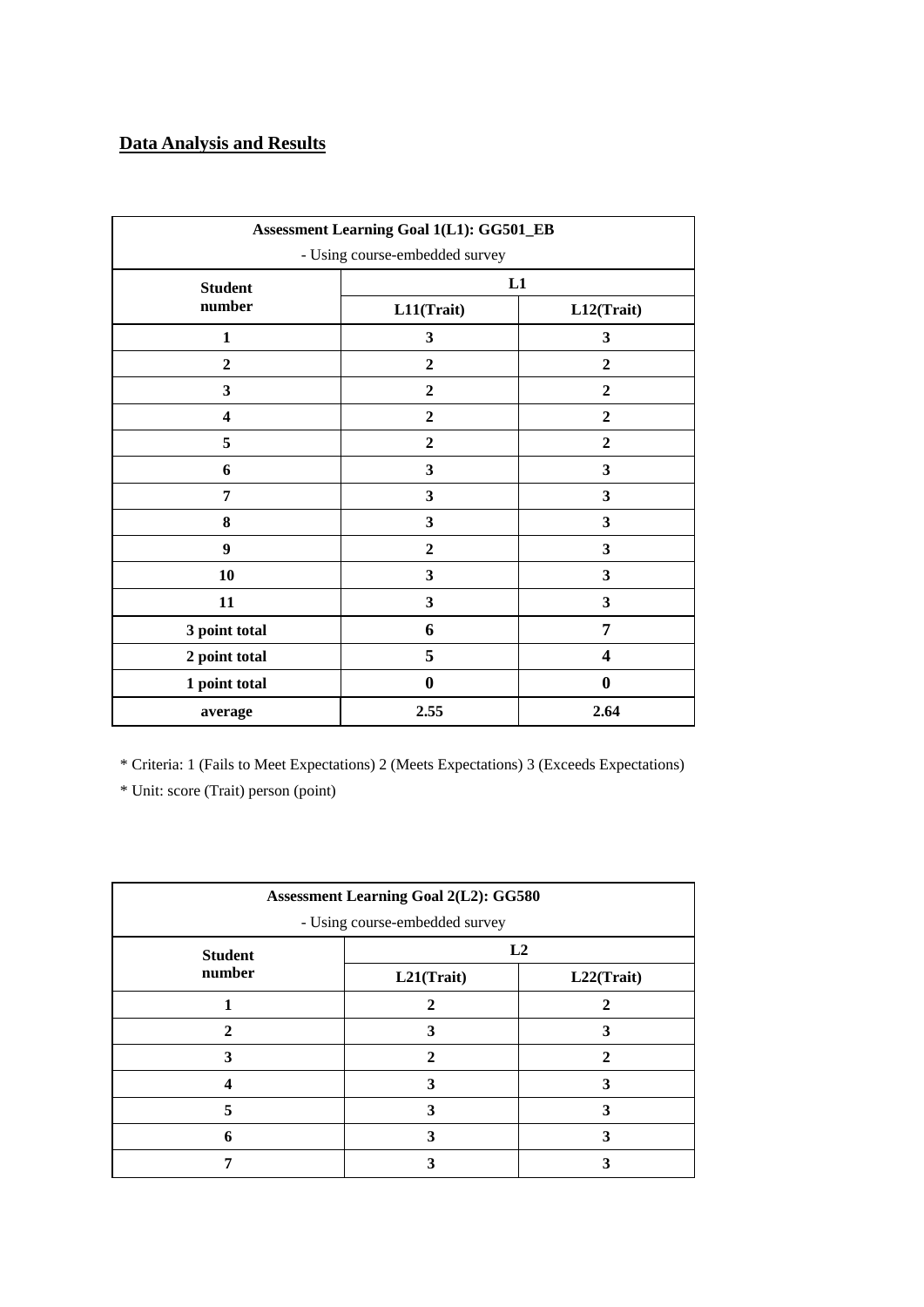| 3 point total |      |      |
|---------------|------|------|
| 2 point total |      |      |
| 1 point total |      |      |
| average       | 2.71 | 2.71 |

\* Criteria: 1 (Fails to Meet Expectations) 2 (Meets Expectations) 3 (Exceeds Expectations)

\* Unit: score (Trait) person (point)

| <b>Assessment Learning Goal 3(L3): GG536</b> |                         |                         |  |
|----------------------------------------------|-------------------------|-------------------------|--|
| - Using course-embedded survey               |                         |                         |  |
| <b>Student</b>                               | L3                      |                         |  |
| number                                       | L31(Trait)              | L32(Trait)              |  |
| $\mathbf{1}$                                 | $\overline{2}$          | $\mathbf{1}$            |  |
| $\boldsymbol{2}$                             | $\mathbf{3}$            | 3                       |  |
| $\mathbf{3}$                                 | $\overline{2}$          | $\mathbf{1}$            |  |
| $\overline{\mathbf{4}}$                      | $\boldsymbol{2}$        | $\boldsymbol{2}$        |  |
| 5                                            | $\boldsymbol{2}$        | $\overline{2}$          |  |
| 6                                            | $\mathbf{3}$            | 3                       |  |
| $\overline{7}$                               | $\boldsymbol{2}$        | $\overline{2}$          |  |
| 8                                            | $\overline{2}$          | $\overline{2}$          |  |
| $\boldsymbol{9}$                             | $\overline{\mathbf{3}}$ | $\overline{\mathbf{3}}$ |  |
| 10                                           | $\overline{\mathbf{3}}$ | $\overline{\mathbf{3}}$ |  |
| 11                                           | $\mathbf{3}$            | $\mathbf{3}$            |  |
| 12                                           | $\boldsymbol{2}$        | $\overline{2}$          |  |
| 13                                           | $\overline{2}$          | $\overline{2}$          |  |
| 14                                           | $\mathbf{3}$            | $\overline{2}$          |  |
| 15                                           | $\overline{\mathbf{3}}$ | $\overline{\mathbf{3}}$ |  |
| 16                                           | 3                       | $\overline{\mathbf{3}}$ |  |
| 3 point total                                | 8                       | 7                       |  |
| 2 point total                                | 8                       | $\overline{7}$          |  |
| 1 point total                                | $\boldsymbol{0}$        | $\mathbf{2}$            |  |
| average                                      | $2.5\,$                 | 2.31                    |  |

\* Criteria: 1 (Fails to Meet Expectations) 2 (Meets Expectations) 3 (Exceeds Expectations)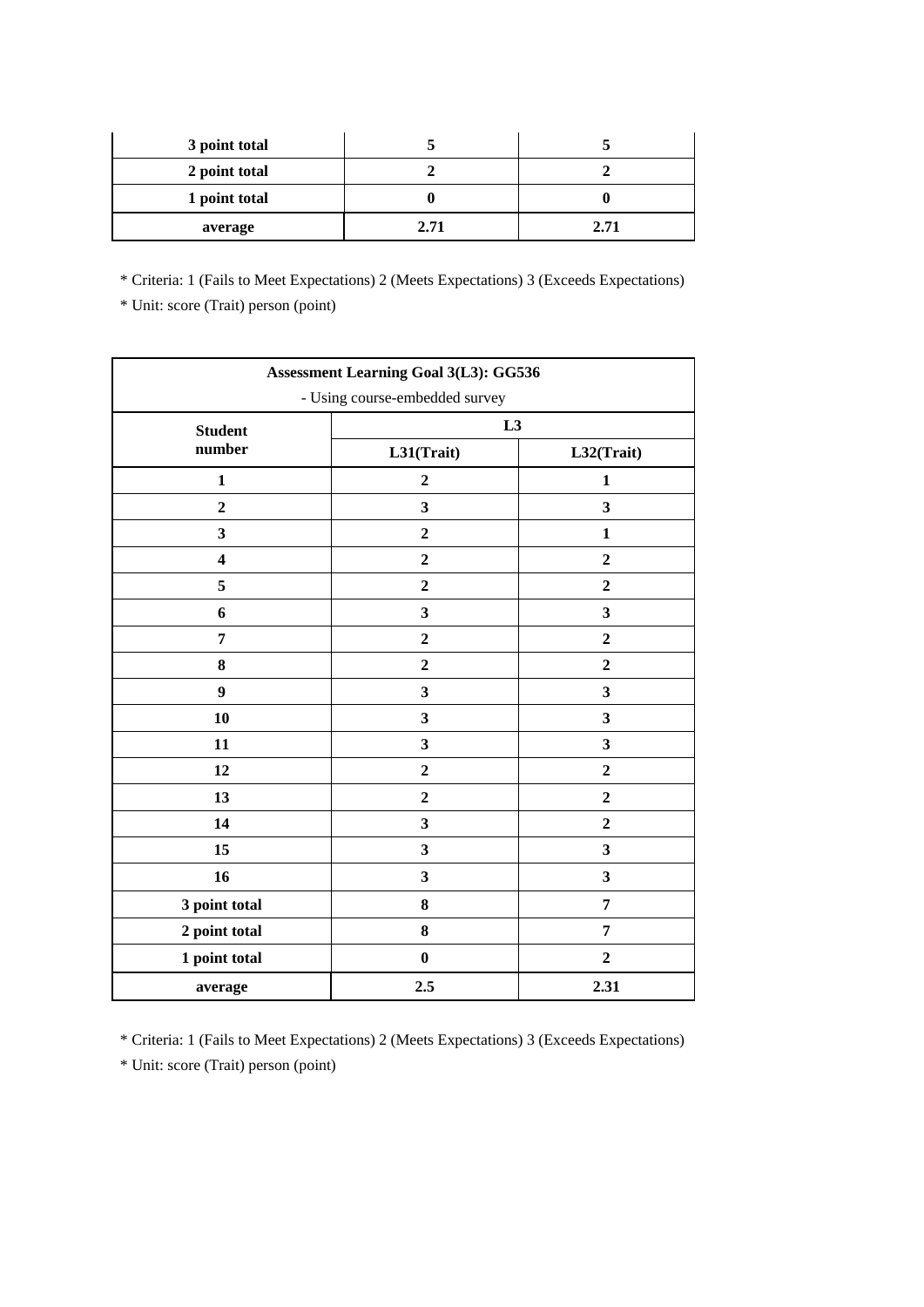| <b>Assessment Learning Goal 4(L4): GG501_EB</b> |                  |                  |  |
|-------------------------------------------------|------------------|------------------|--|
| - Using course-embedded survey                  |                  |                  |  |
| <b>Student</b>                                  | L4               |                  |  |
| number                                          | L41(Trait)       | L42(Trait)       |  |
| $\mathbf{1}$                                    | 3                | 3                |  |
| $\boldsymbol{2}$                                | $\mathbf{2}$     | $\overline{2}$   |  |
| 3                                               | $\mathbf{2}$     | $\overline{2}$   |  |
| $\overline{\mathbf{4}}$                         | $\boldsymbol{2}$ | $\boldsymbol{2}$ |  |
| 5                                               | 3                | 3                |  |
| 6                                               | 3                | 3                |  |
| 7                                               | 3                | 3                |  |
| 8                                               | $\mathbf{3}$     | $\overline{2}$   |  |
| $\boldsymbol{9}$                                | 3                | $\overline{2}$   |  |
| 10                                              | 3                | $\mathbf{3}$     |  |
| 11                                              | 3                | $\mathbf{3}$     |  |
| 3 point total                                   | ${\bf 8}$        | 6                |  |
| 2 point total                                   | 3                | 5                |  |
| 1 point total                                   | $\bf{0}$         | $\bf{0}$         |  |
| average                                         | 2.73             | 2.55             |  |

\* Criteria: 1 (Fails to Meet Expectations) 2 (Meets Expectations) 3 (Exceeds Expectations)

| <b>Assessment Learning Goal 5(L5): GG536</b> |                |              |  |  |
|----------------------------------------------|----------------|--------------|--|--|
| - Using course-embedded survey               |                |              |  |  |
| <b>Student</b>                               | L5             |              |  |  |
| number                                       | L51(Trait)     | L52(Trait)   |  |  |
|                                              | $\mathbf{2}$   | $\mathbf{2}$ |  |  |
| $\mathbf{2}$                                 | 3              | 3            |  |  |
| 3                                            |                | 3            |  |  |
| $\boldsymbol{4}$                             | $\mathbf{2}$   | 3            |  |  |
| 5                                            | $\mathbf{2}$   | $\mathbf{2}$ |  |  |
| 6                                            | $\overline{2}$ | 3            |  |  |
| 7                                            | 1              | 3            |  |  |
| 8                                            | 3              | 3            |  |  |
| $\boldsymbol{9}$                             | 3              | 3            |  |  |
| 10                                           | 3              | 3            |  |  |